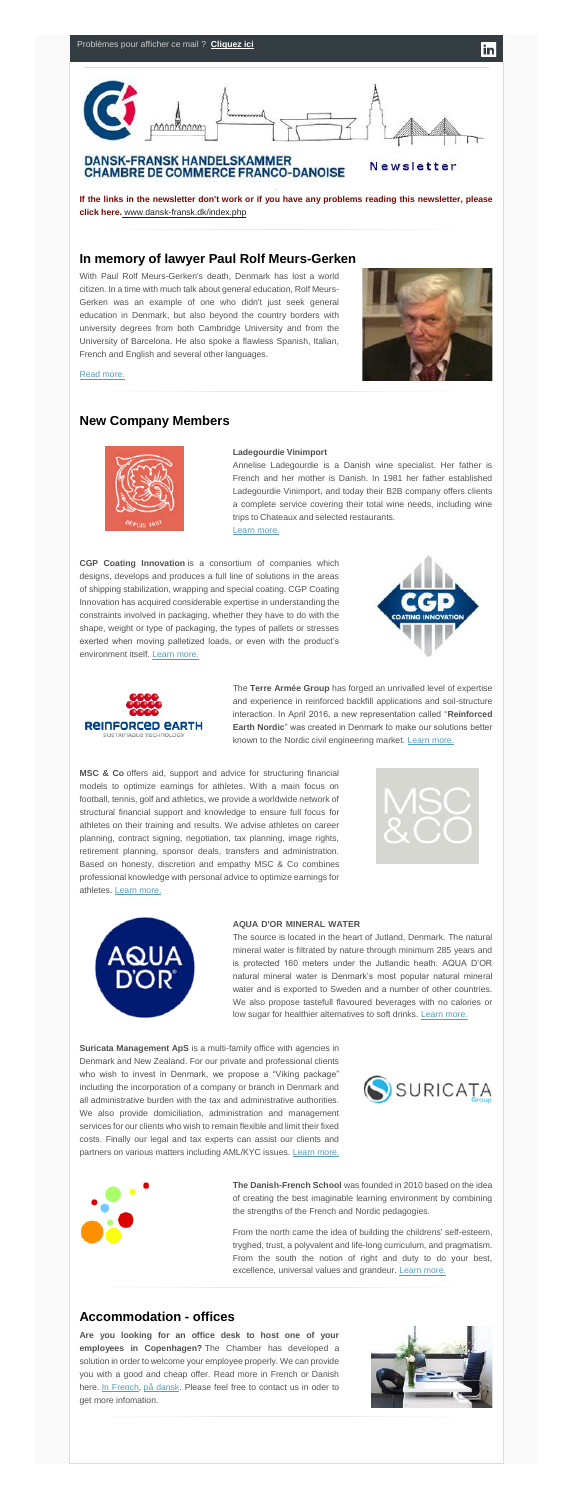# **News about our Company Members**





**Schneider Electric now has a member of the Government's Energy Commission……………………………………………………**

After a successful introduction event 'How to succeed with digital management' in France at The House of Denmark on the Champs-Élysées in Paris last month, **Siteimprove** is very much looking forward to helping French companies succeed with Web governance and in continuing to advance new business opportunities in France. [Learn more.](http://www.dansk-fransk.dk/index.php?id=8336&no_cache=1&tx_news_pi1%5Bcontroller%5D=News&tx_news_pi1%5Baction%5D=detail&tx_news_pi1%5Bnews_preview%5D=41240&L=15)



The Danish Government has an Energy Commission which aims to help Denmark meeting its international climate commitments. At the beginning of 2017 the Energy Commission is expected to publish a comprehensive report with recommendations to the Danish energy policy. Schneider Electric's VP Søren Eriksen is now a member. [Learn more.](http://www.dansk-fransk.dk/index.php?id=29668)

The global market is increasingly searching for solutions that can help both reduce costs and improve environmental performance. Meeting this demand has been the driving force behind Hempel's success over recent years, and for the third year in a row, Hempel presented strong results for 2015. [Learn more.](http://newspublicator.dk/e10/parker/pm/39ccca6ecac23f8d/mc5234413/view/)







**Saint-Gobain** businesses in Denmark have been certified by the Top Employers Institute because of the attractive employee benefits it offers. Each year, the Top Employers Institute evaluates and recognizes leading employers around the world. Companies that offer good employee benefits develop talent across all levels of the organization and strive to continuously improve recruitment practices.

First of all, we are thrilled that we have increased our team with six new talented colleagues joining our offices in Copenhagen and Malaga. This means that our cross-disciplinary and international team of talents is further blended with professional experience in innovation and grant consulting, as well as strengthening or technical skills within... [Learn more.](http://www.dansk-fransk.dk/index.php?id=8336&no_cache=1&tx_news_pi1%5Bcontroller%5D=News&tx_news_pi1%5Baction%5D=detail&tx_news_pi1%5Bnews_preview%5D=41244)

[Learn more.](http://www.dansk-fransk.dk/single-news/n/saint-gobain-denmark-named-top-employer/)

#### **Hempel delivered record turnover, earnings and EBITDA in 2015**



**Saint-Gobain** is part of a strong partnership, REBUS, which among other consists of Saint-Gobain, NCC, Henning Larsen Architects and Teknologisk Insitut. Denmark faces a major societal challenge. Most of the buildings are not up-to-date when it comes to energy consumption and indoor climate. And many of them are poorly maintained. [Learn more.](http://www.dansk-fransk.dk/single-news/n/saint-gobain-part-of-strong-partnership-aiming-to-solve-renovation-challenges/)

In partnership with Air France, the Danish-French Chamber of Commerce offers our members and non-member companies **to rent a conference room in the center of Copenhagen**. The meeting room is located at Vesterport Station - approx. a 3-minutes walk from the Central Station, and 5 minutes from the Town Hall Square. The room is an ideal place to work with a capacity for ten people. The Chamber of Commerce offers rental for a half or full day at extremely competitive rates. [Learn more.](http://www.dansk-fransk.dk/services-aux-entreprises/location-salle-de-reunion/)



Since September 2015, we have had a considerable number of successes and improvements in our organisation that is worth sharing with you! **…………………………………………………………**

For the long run... Schneider Electric extends title sponsorship of **Paris Marathon to 2019 Schneider Electric**, the global specialist in energy management and automation, is proud to announce it has signed an agreement with Amaury Sport Organization (ASO), to extend its title sponsorship of the Paris Marathon for another three years. The start of this year's Schneider Electric Paris Marathon, the

CÉE **FRANÇAIS** 

PRINS HENRIK COPENHAGUE



### **Apéritif à la française in Copenhagen, June 10th - 19th**

The fourth edition of Apéritif à la française in Copenhagen presents two highlights: a covered market open during two days to the general public and a French week in restaurants of the Danish capital. Learn [more.](http://www.dansk-fransk.dk/actualite/evenements/vue-detail/d/aperitif-a-la-francaise-in-copenhagen-2/)



Registration for the french school Prins Henrik Skole 2016 - 2017 are open. You can learn more about these registrations by visiting these pages in French or Danish**………………………………………………**

In French: [http://www.dansk-fransk.dk/index.php?id=29058](http://www.dansk-fransk.dk/?id=29058)**………** In Danish: <http://www.dansk-fransk.dk/index.php?id=29058&L=15>

## **Meeting room rental**

## **Upcoming event**



This year, **our annual summer excursion**, organized by our former President, Holger de Nerrgaard, will take place on Saturday May 21st and take us to the **Trolleholm slot in Sweeden** and its park followed by a lunch in the castle's restaurant. **……………………………………** [En savoir plus.](http://www.dansk-fransk.dk/actualite/evenements/vue-detail/d/annual-excursion-2016/) [Læs mere.](http://www.dansk-fransk.dk/dk/sidste-nyt/kalender/vue-detail/d/annual-excursion-2016-dk/)